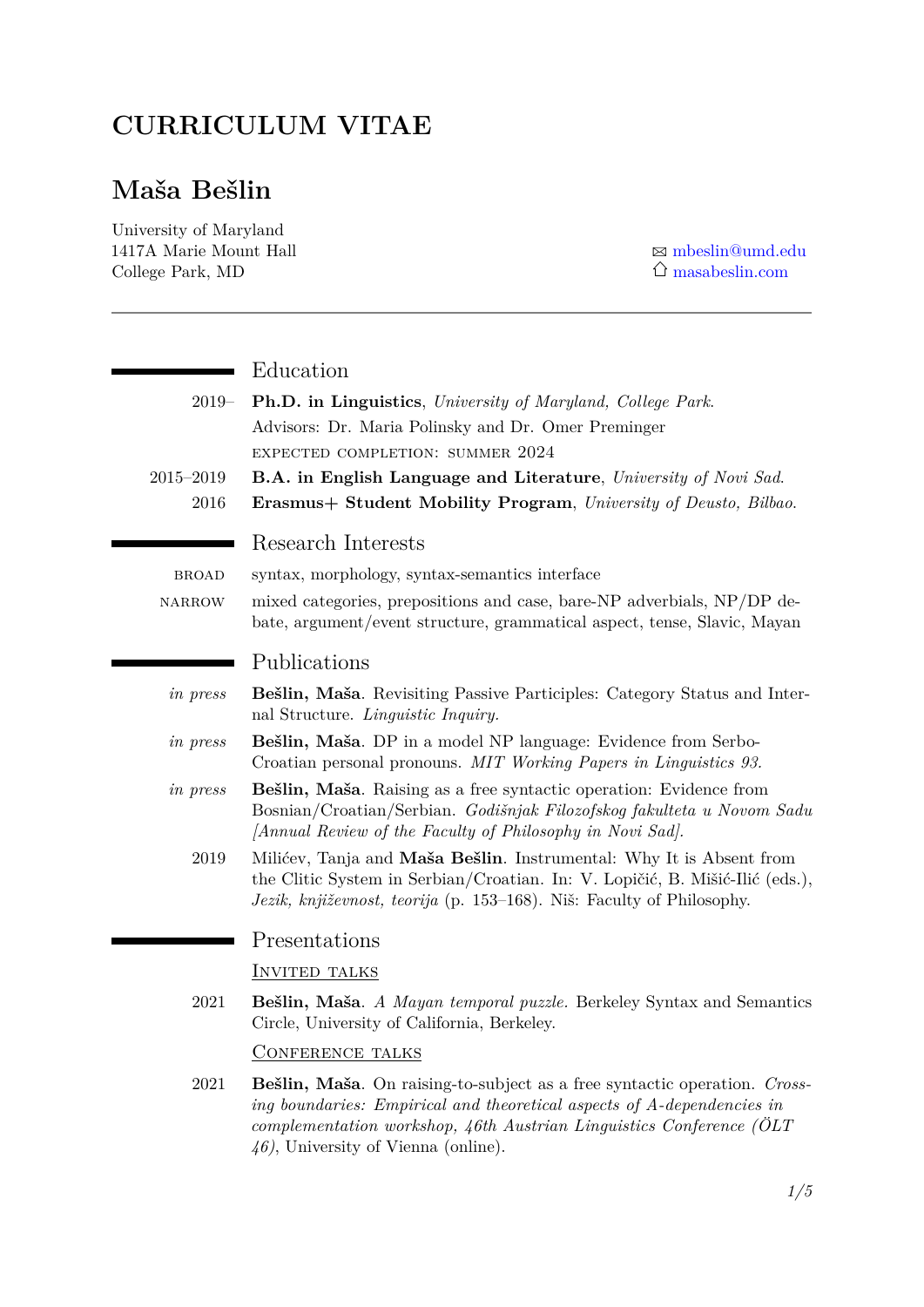- 2021 **Bešlin, Maša**. On personal and impersonal *trebati* 'need' in Serbo-Croatian: Implications for raising. *14th Conference on Syntax, Phonology and Language Analysis (SinFonIJA 14)*, University of Novi Sad (online).
- 2021 **Bešlin, Maša**. On the distribution of full object-pronouns in Serbo-Croatian. *16th Annual Meeting of the Slavic Linguistics Society (SLS 16)*, University of Illinois at Urbana-Champaign (online).
- 2021 **Bešlin, Maša**. DP in a model NP language: Evidence from Serbo-Croatian personal pronouns. *36th Annual Conference of the Israel Association for Theoretical Linguistics (IATL 36)*, Bar Ilan University (online).
- 2020 **Bešlin, Maša**. Encoding the eventive/resultative/stative distinction on passive participles cross-linguistically. *13th conference on Syntax, Phonology, and Language Analysis (SinFonIJA 13)*, Research Institute for Linguistics, Hungarian Academy of Sciences (online).
- 2020 **Bešlin, Maša**. No such thing as a *verbal participle*. *14th European Conference on Formal Description of Slavic Languages (FDSL 14)*, University of Leipzig (online), moved to June 2021 due to COVID-19.
- 2020 **Bešlin, Maša**. What's in a name? The syntax of passive participles. *15th Annual Meeting of the Slavic Linguistics Society (SLS 15)*, Indiana University Bloomington (online).
- 2019 **Bešlin, Maša**. On the categorial status of the passive participle in Serbo-Croatian. *Novi Sad Linguistic Colloquium 9*, University of Novi Sad.
- 2019 Milićev, Tanja and **Maša Bešlin**. Case alternations with temporal bare-NP adverbials in Old English. *English Language and Anglophone Literatures Today 5* (ELALT 5), University of Novi Sad.
- 2018 **Bešlin, Maša**. How often is *subotom*? Some observations on temporal instrumentals in Serbo-Croatian. *Novi Sad Linguistic Colloquium 8*, University of Novi Sad.
- 2018 **Bešlin, Maša** and Predrag Kovačević. An argument in favor of a rescueby-PF-deletion analysis of P-stranding under sluicing in Serbo-Croatian. *EGG School Open Podium*, University of Banja Luka.
- 2018 Milićev, Tanja and **Maša Bešlin**. Instrumental: A Curious Gap in the Clitic System. *Jezik, književnost, teorija*, University of Niš.
- 2017 **Bešlin, Maša**. The Case of Temporal Bare-NP Adverbials in Serbo-Croatian. *Novi Sad Linguistic Colloquium 7*, University of Novi Sad.

#### Awards and Honors

- 2020– Dean's Fellowship, University of Maryland
- 2021 Honorable Mention: Charles E. Townsend Memorial Award, Slavic Linguistics Society
- 2020 Honorable Mention: Charles E. Townsend Memorial Award, Slavic Linguistics Society
- 2019–2020 University Fellowship, University of Maryland
- 2018–2019 Serbian Government Scholarship for Gifted Students
- 2017–2018 Serbian Government Scholarship for Undergraduate Students
	- 2016 Erasmus+ Scholarship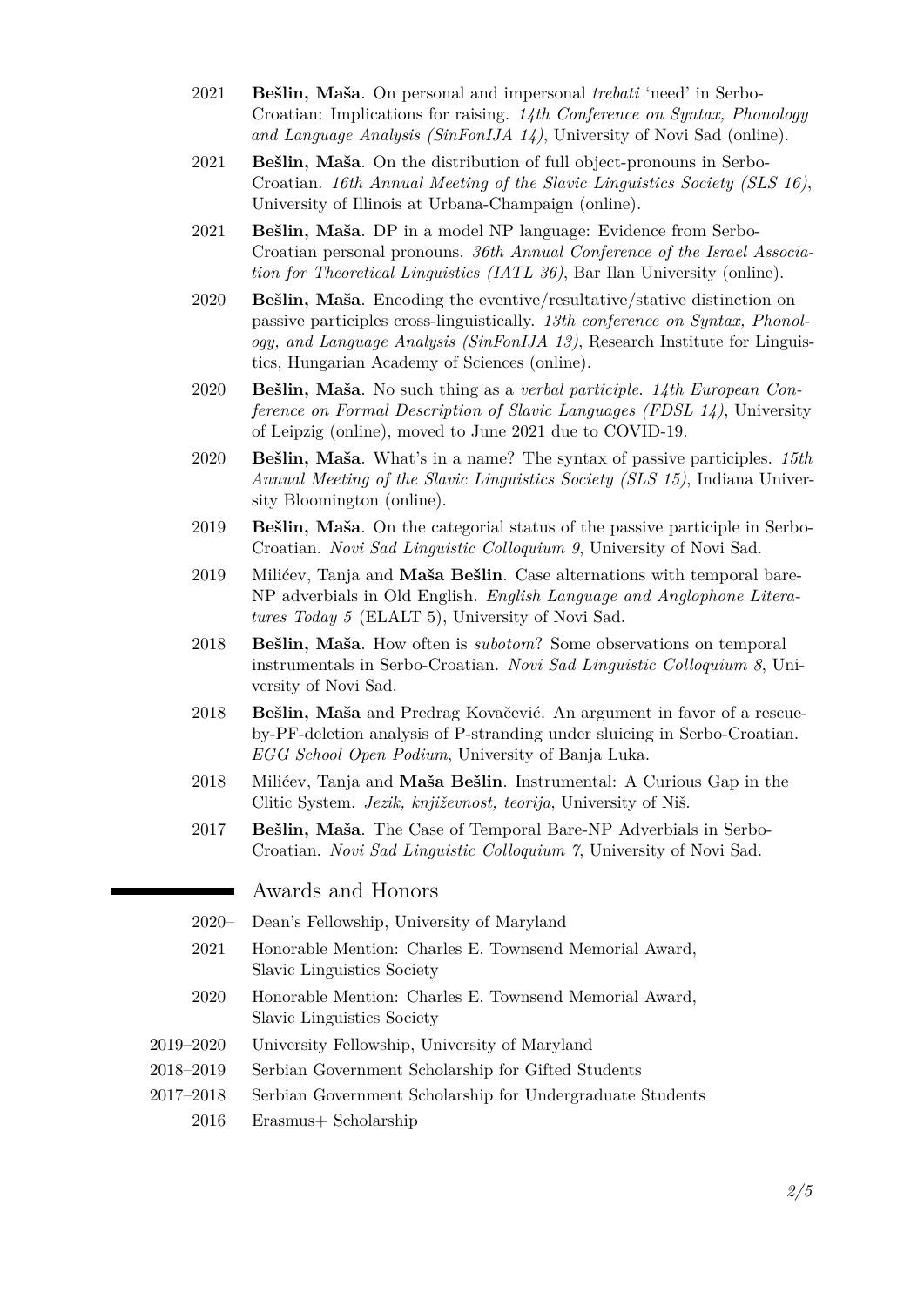- 2014–2015 Woodhouse Grove School Academic Scholarship
- 2013–2014 The Headmasters' and Headmistresses' Conference (HMC) Projects in Central and Eastern Europe Scholarship

Teaching Experience

**INSTRUCTION** 

2022 *Introduction to Generative Syntax*, New York-St. Petersburg Institute of Linguistics, Cognition and Culture co-taught with Paulina Lyskawa

#### Assistantship

- 2022 LING 312 *Syntax II*, University of Maryland DUTIES: preparing materials, grading, office hours Instructor: Dr. Omer Preminger
- 2021 LING 311 *Syntax I*, University of Maryland DUTIES: preparing materials, grading, office hours Instructor: Dr. Tonia Bleam
- 2021 *Introduction to Generative Syntax*, New York-St. Petersburg Institute of Linguistics, Cognition and Culture (online) Duties: handling Zoom chat/issues, grading, office hours Instructor: Dr. Omer Preminger
- 2021 LING 200 *Introductory Linguistics*, University of Maryland (online) DUTIES: leading 3 weekly discussion sections, grading, office hours Instructor: Dr. Tonia Bleam

#### GUEST LECTURING

2020 *Theory and Methodology in Morphological Analysis: A Case Study of Passive Participles*, Theoretical Grammar undergraduate seminar, University of Novi Sad Instructor: Dr. Tanja Milićev

#### Schools and Workshops

- 2021 *Eastern Generative Grammar* Summer School, online
- 2021 *The New York-St. Petersburg Institute of Linguistics, Cognition and Culture* (V-NYI  $\#3$ ), online
- 2021 *Ri K'iche' Tijob'al Keb' Tz'i'*, online intensive 2-week course in K'iche', co-organized by UMD, University of Toronto and Wuqu' Kawoq
- 2020 *Kab'lajuj Ey 2020*, intensive 2-week course in Kaqchikel at the UMD Language Science Center's Guatemala Field Station in Patzún, Guatemala
- 2019 *Introduction to Statistics: R*, University of Novi Sad
- 2018 *Eastern Generative Grammar* Summer School, University of Banja Luka
- 2018 *6th Novi Sad Workshop on Psycholinguistic, Neurolinguistic and Clinical Linguistic Research*, University of Novi Sad.
- 2017 *Eastern Generative Grammar* Summer School, Palacký University Olomouc
- 2017 *Introduction to Neurolinguistics*, University of Novi Sad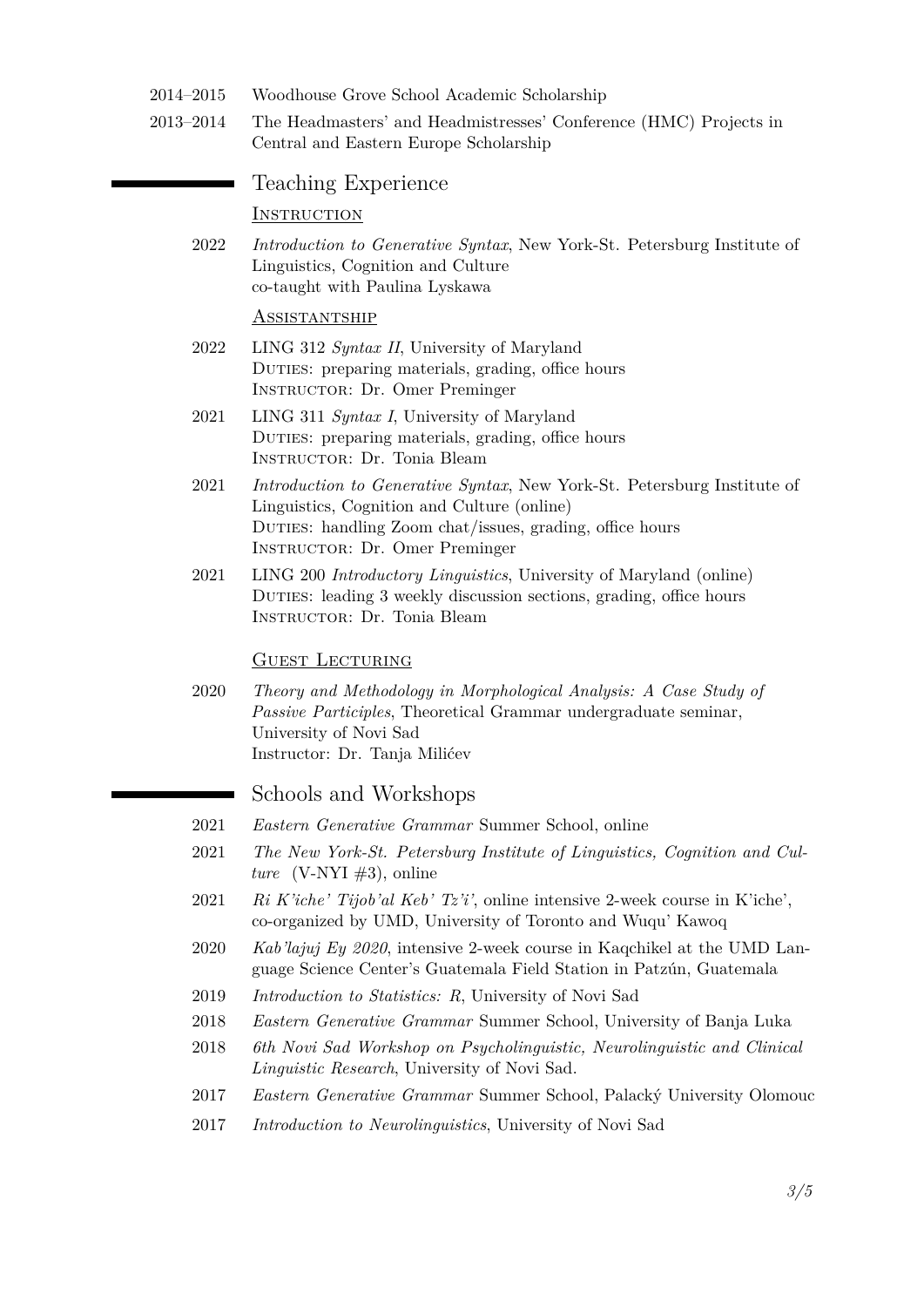#### Service

- 2021– Student Representative for the Linguistics department, Dean's Graduate Advisory Board, University of Maryland
- 2021 Member of the organizing committee for *Syntax, Phonology and Language Analysis 14 (SinFonIJA 14)*, University of Novi Sad (online)
- 2021 Reviewer for *SinFonIJA 14*
- 2020–2021 Co-organizer, General Linguistics Lab Meeting, University of Maryland
	- 2020 Reviewer for *Semantics of Slavic Languages*, R. Šimík & B. Gehrke (eds.), Language Science Press
	- 2018 Co-author and coordinator of the *Universal Grammar and Language Ability* workshop at the International Festival of Science and Education, University of Novi Sad
	- 2017 Volunteer at the International Festival of Science and Education, University of Novi Sad. workshops: *When Pigs Fly*, *What Type of Linguist Are You*, *Aphasia: When Language Goes Bad*
	- 2017 Volunteer at the *4th International Conference on English Language and Anglophone Literatures Today* (ELALT 4), Univerisity of Novi Sad

#### Work Experience

- 2015– Freelance translator for the following language combinations: English>Serbian, Spanish>Serbian, Serbian>English
- 2018 Interpreter (Spanish>Serbian, Serbian>Spanish) at *Koteks Viscofan* in Novi Sad, Serbia
- 2016–2019 Tutor for the courses English grammar 3, English Grammar 4, Generative Syntax 1 and Generative Syntax 2 at the University of Novi Sad
- 2015–2018 Freelance language teacher for English and Spanish

#### Professional Membership

- 2020– Linguistic Society of America (LSA)
- 2020– Slavic Linguistics Society (SLS)

Technical Skills

MS Office

PsychoPy **SPSS** 

LATEX

### <span id="page-3-0"></span>Languages

Serbo-Croatian (native) English, Spanish (fluent) German (elementary) Kaqchikel, K'iche' (fieldwork)